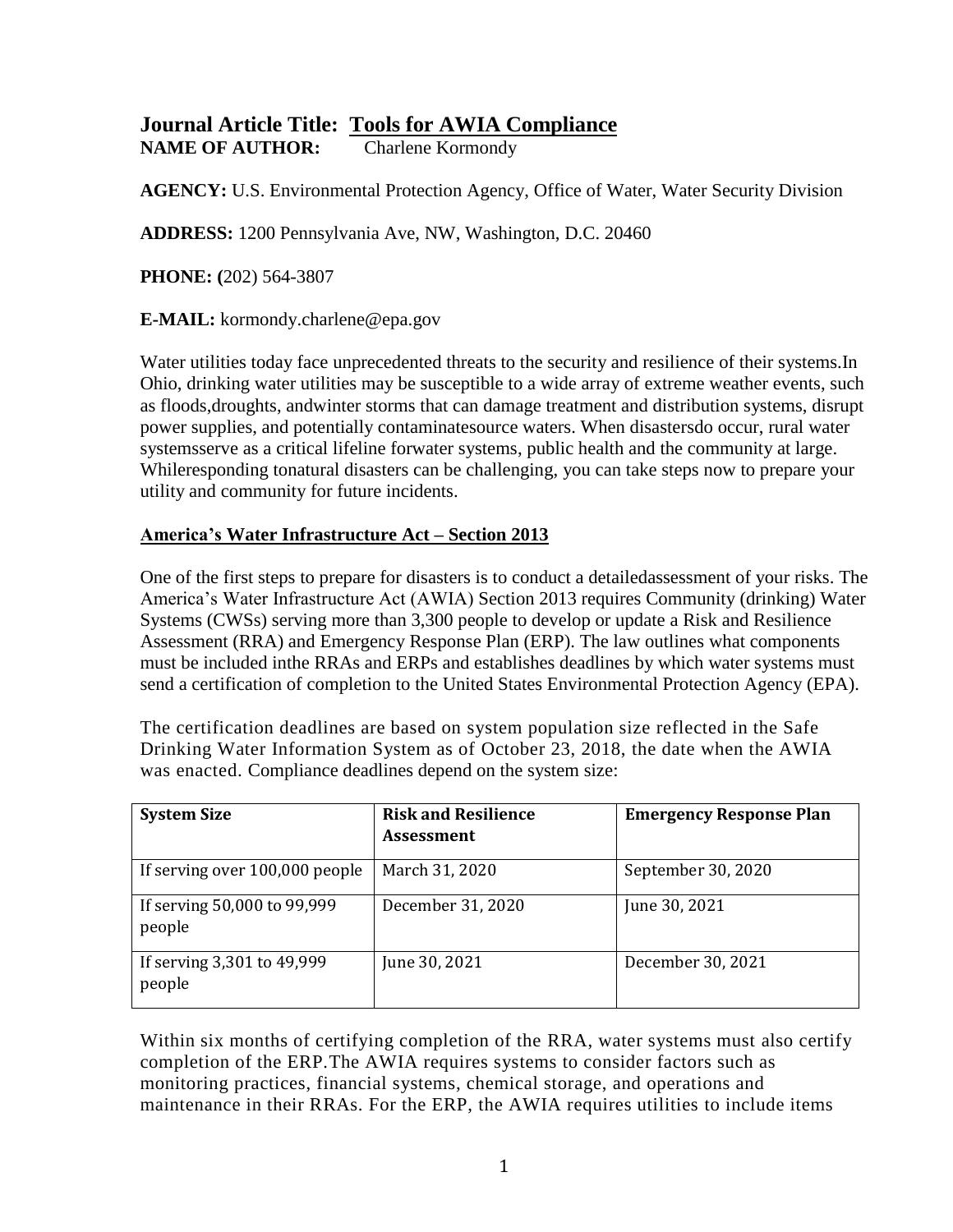such as strategies and resources to improve resilience and procedures to lessen the impact of malevolent acts or natural hazards.See the following webpage for more information and details about the AWIA - [https://www.epa.gov/waterresilience/americas-water](https://www.epa.gov/waterresilience/americas-water-infrastructure-act-risk-assessments-and-emergency-response-plans)[infrastructure-act-risk-assessments-and-emergency-response-plans](https://www.epa.gov/waterresilience/americas-water-infrastructure-act-risk-assessments-and-emergency-response-plans)

## **AWIA Compliance Resources**

If CWSs need help meeting these requirements, EPA has several tools available to help systems develop their RRAs and ERPs. EPA does not require water systems to use these or any designated standards, methods or tools to conduct the RRAs or to prepare the ERPs. Rather, these tools are provided as optional support during the process:

- [Baseline Information on Malevolent Acts for Community Water Systems:](https://www.epa.gov/waterriskassessment/baseline-information-malevolent-acts-community-water-systems) The information in this document can help systems identify and assess the likelihood of malevolent acts occurring at their water system as part of their RRA.
- [Vulnerability Self-Assessment Tool \(VSAT 2.0\):](https://www.epa.gov/waterriskassessment/conduct-drinking-water-or-wastewater-utility-risk-assessment) VSAT 2.0 is a user-friendly tool that can help drinking water utilities of all sizes conduct an RRA.
- [Small System Risk and Resilience Assessment Checklist:](https://www.epa.gov/waterresilience/small-system-risk-and-resilience-assessment-checklist) This guidance is intended for small CWSs serving greater than 3,300 but less than 50,000 people to comply with the AWIA requirements for RRAs.
- [Emergency Response Plan Guidance:](https://www.epa.gov/waterutilityresponse/develop-or-update-drinking-water-utility-emergency-response-plan) This template and instructions will assist water utilities with developing or updating an ERP in accordance with the AWIA.
- [How to Certify Your Risk and Resilience Assessment or Emergency Response Plan:](https://www.epa.gov/waterresilience/how-certify-your-risk-and-resilience-assessment-or-emergency-response-plan) This webpage explains the three options available to CWSs for submitting certification statements and includes a training video on the electronic certification option.

## **Other Resources**

After completing an RRA and ERP, utilities can further explorehow to lower risks and increase resiliencyusing EPA tools and resources. The [Flood Resilience](https://www.epa.gov/sites/production/files/2015-08/documents/flood_resilience_guide.pdf)  [Guidep](https://www.epa.gov/sites/production/files/2015-08/documents/flood_resilience_guide.pdf)rovides practical solutions to help drinking water utilities respond to and recover from floods. The guide presents real-world examples of flood scenarios that Ohiowater utilities might face and includes information on staffing, emergency response plans, funding, water supply and demand management,communications, and partnerships.

The [Water Utility Response On-The-Go \(Response OTG\)](https://www.epa.gov/waterutilityresponse/water-utility-response-go-mobile-application-and-website)  [Application](https://www.epa.gov/waterutilityresponse/water-utility-response-go-mobile-application-and-website) is an interactive toolallowing real timeaccess to response resources totrack severe weather, contact response partners, identify key response actions, and document damages.

Learn more aboutthese and many other water utility resilience resources at: [https://www.epa.gov/waterutilityresponse.](https://www.epa.gov/waterutilityresponse)